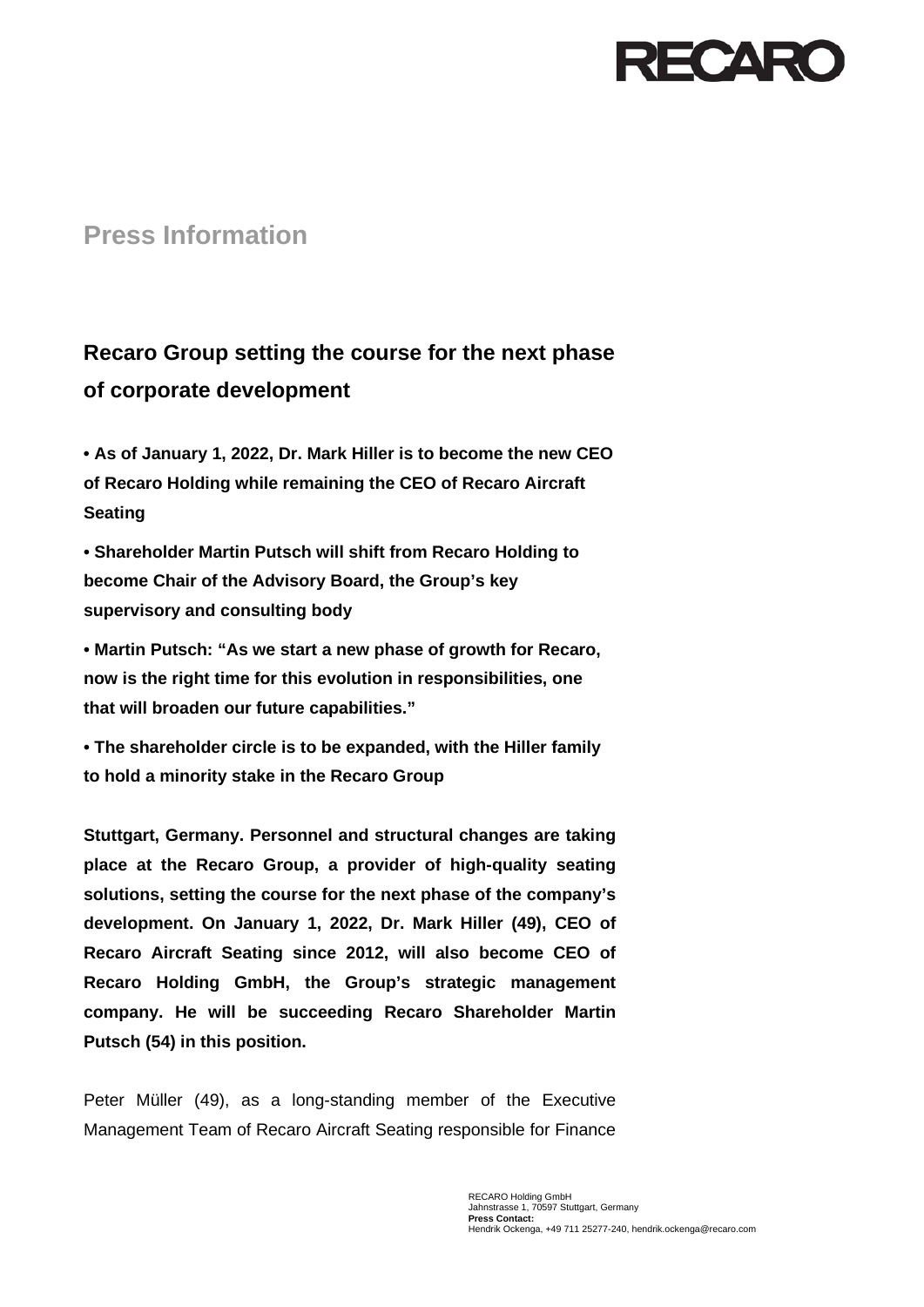

Page 2 of 4

& Administration, will additionally assume the role of Chief Financial Officer (CFO) at Recaro Holding. Hartmut Schürg (57) is to remain responsible for Brand and Design in the future three-member management team of Recaro Holding. The reorganization of Recaro Holding's management is intended to enhance teamwork within the Group, allowing synergies to be harnessed for existing market opportunities.

After 25 years of operational leadership, 20 of which as the head of the Group, Martin Putsch, Chief Executive Officer and Shareholder of the family company in its fourth generation, is moving from Recaro Holding, where he holds the dual position of CEO/CFO, to the Advisory Board of the Recaro Group, where he will take over as Chair. The Advisory Board, which is expanding to seven members and consists of top-flight national and international experts from industry, aviation, and science, is the key supervisory and consulting body for the Recaro Group. The current Chair of the Advisory Board, Prof. Burkhardt Funk, will become Vice-Chair.

The change at the top of Recaro Holding also takes into account the successes that Dr. Mark Hiller and his team have achieved for Recaro. These include enhancing the global position of Recaro Aircraft Seating, achieving world market leadership in economy class, and attaining the status of an aviation industry supplier that is awarded for both quality and reliability.

In addition, Recaro Aircraft Seating's management team will be enhanced through the addition of Laura Karbach (35) and Denis Altmann (42), both of whom have been recruited from within the company's own ranks. Laura Karbach will be responsible for Supply Chain and Sustainability. Denis Altmann will be assuming responsibility for Research & Development. The new position of plant manager will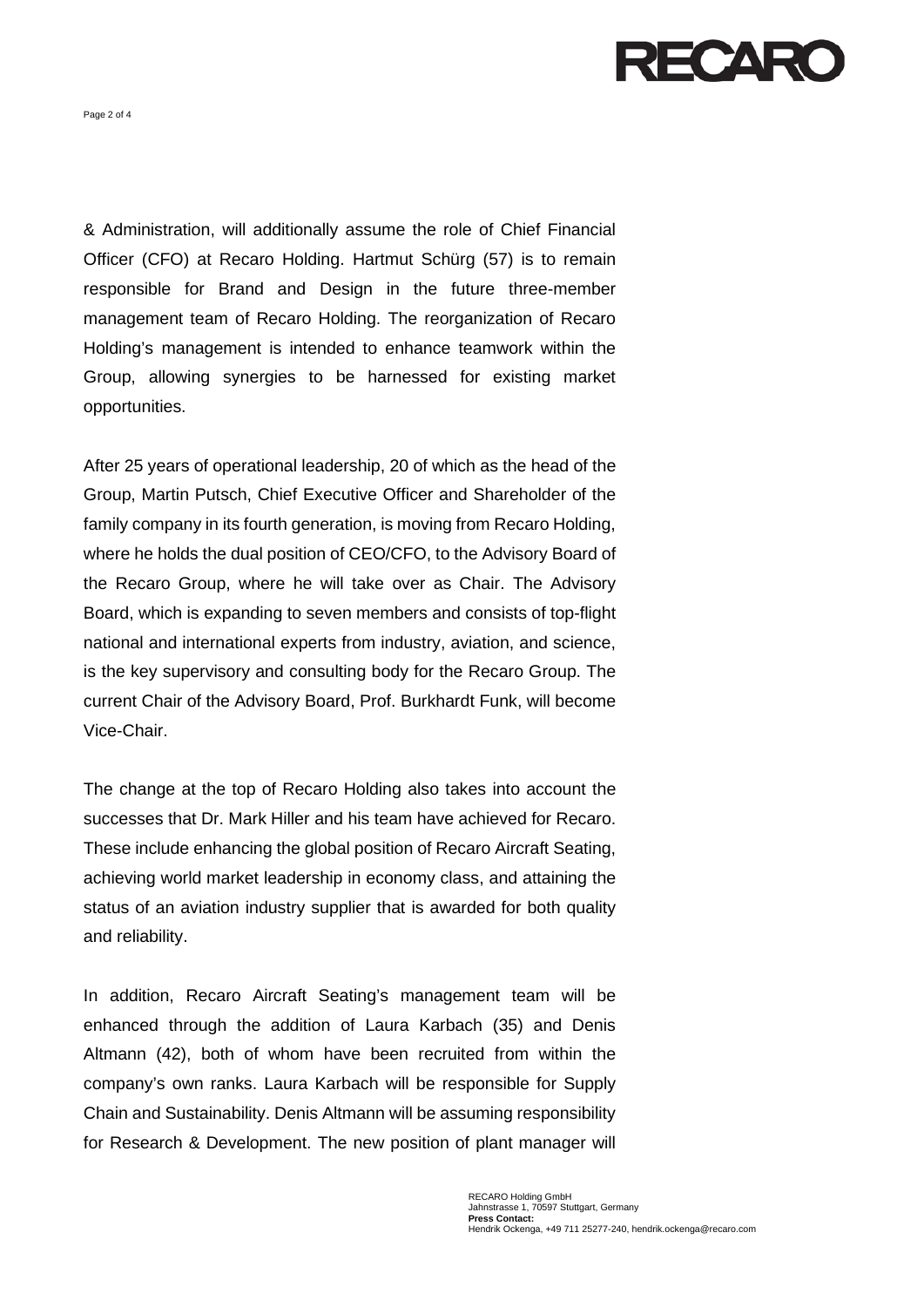ECARC

Page 3 of 4

be created for the Schwäbisch Hall site, headed by Mirjam Bruhns (47), who was also recruited from within Recaro Aircraft Seating.

In addition to this bolstering of the management structure, the shareholding structure of the family company will also be broadened. In the future, Dr. Mark Hiller's family will hold a minority stake in the Recaro Group, while the Putsch family remains the clear majority shareholder. This new stake is an expression of the long-standing bond and mutual appreciation between the two families.

**Martin Putsch:** "Now that we are at the beginning of a new growth phase for the Recaro Group, this is precisely the right time to look ahead and set the course so that our Group can continue to be managed as a family company over the long term. Over the years, our relationship with Mark Hiller and his family has developed into a close partnership based on mutual trust with the same goals and values. I am very much looking forward to my future roles as Shareholder and Chair of the Advisory Board, which will allow me to support our company with the same passion as before."

**Dr. Mark Hiller:** "It is an honor, duty, and challenge in equal measure to be taking over the strategic leadership of the Recaro Group and to be able to further develop this company, which is both rich in tradition and highly successful. I would like to express my heartfelt thanks to the Putsch family and particularly to Martin Putsch for the great trust that has been placed in me. In the years to come, we will be seeking to expand the existing businesses in aircraft seats and gaming seats, to deepen licensing partnerships with automotive and child seats as well as strollers, and to develop new activities under the Recaro brand at the same time."